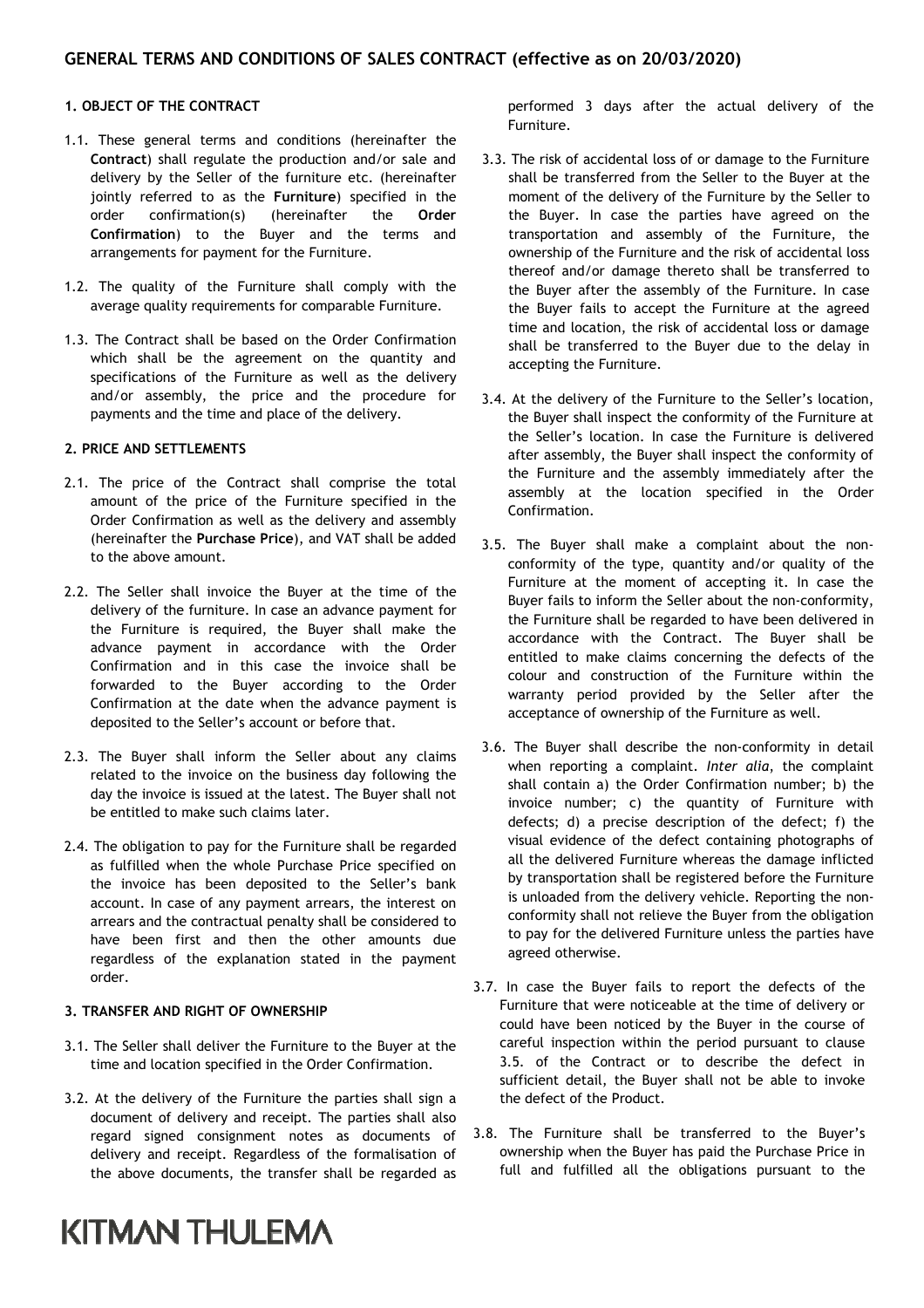Contract (compensation of costs, damage, fines for delay, etc.). In case the Buyer and the Seller have agreed in the Contract that the Buyer shall pay for the Furniture in full or partially after the delivery of the Furniture into the possession of the latter, the ownership of the Furniture shall only be transferred to the Buyer after the Purchase Price has been paid in full (reservation of ownership).

- 3.9. The Buyer shall not transfer the Furniture into possession of or sublease it to third parties in any way without prior permission of the Seller during the period when the right of ownership has not been transferred to the Buyer.
- 3.10. In case there are payment arrears, partial or full amount, or in case the Buyer's assets are seized or in case the Seller justly suspects that the Buyer will not be able to perform the obligations assumed by the latter in a timely manner, the Seller may enter the Buyer's premises in order to take possession of a part of the Furniture or the Furniture in full and/or resell it.

### 4. RIGHTS AND OBLIGATIONS OF THE PARTIES

- 4.1. In case measurements, samples etc. need to be taken for the Order Confirmation to be fulfilled, the Buyer shall provide the Seller with access to the rooms where the Furniture bought from the Seller is to be installed. The Seller shall notify the Buyer about the intention to do the above at least one day in advance.
- 4.2. In case the Furniture is delivered to a location other than the Seller's location, the Buyer shall make the necessary preparations at the location (provide the relevant room, provide the possibility to deliver the Furniture into that room, etc.) for the smooth delivery of the Furniture to the Buyer on the date pursuant to the Contract.
- 4.3. In case the Seller is obliged to deliver and assemble the Furniture, the Buyer shall ensure that the rooms and conditions agreed upon are provided for the assembly, including power supply, lighting, and security.
- 4.4. During the term of the Contract or the performance of the Order Confirmation, the Buyer shall notify the Seller about the bankruptcy proceedings concerning the former or the insolvency, liquidation or transformation thereof within 3 (three) days after learning about such threat.
- 4.5. In case provided for in clause 3.10. of the Contract, or in case the Buyer fails to fulfil any obligation in a timely manner, including the acceptance of the Furniture or making a payment, the Seller shall be entitled to refuse to perform any of the obligations thereof, including those related to another Order Confirmation, until the Buyer has performed the obligations or provided a sufficient guarantee.
- 4.6. As far as custom Furniture is concerned, the Seller shall be entitled to add parts, separate elements, etc. to the

Furniture at the discretion thereof, using the best structural solutions and ensuring the reliability and quality of the Furniture.

4.7. All the copyright and other intellectual property rights on the structural solutions, drawings, sketches and plans of the Furniture shall be held by the Seller, and the Buyer shall not be entitled to use these in any way but for the performance of the Contract or produce or have new analogous or similar products produced, using the above.

### 5. WARRANTY AGAINST DEFECTS

- 5.1. At the delivery of the Furniture, the Seller shall transfer to the Buyer the installation instructions and the warranty documents in case such documents are not available on the Seller's web page.
- 5.2. The Seller shall provide the Buyer with a 6-month colour warranty and 1-year structure warranty starting with the day of the delivery of the Furniture. The warranty shall cover the Furniture production and material defects, but shall not cover the defects that result from the improper use or storage of, or environmental changes (humidity, heat, overloading, vibration) or the amount of defects which the Buyer could have reasonably prevented.
- 5.3. The Seller shall at the discretion thereof repair the defects or replace the Furniture during the warranty period pursuant to clause 5.1.of the Contract.
- 5.4. The Buyer shall inform the Seller about the defects that emerge during the warranty period in writing within 7 (seven) calendar days after discovering the defects, or after the former should have discovered the defects, providing a detailed description of the defect.
- 5.5. The Seller shall form an opinion about the underlying reasons of the defects within 20 (twenty) business days after receiving the notification specified in clause 5.4. In case there is discordance of opinions, the Buyer shall be entitled to have an expert examination performed to identify the non-conformity. In case the unbiased expert examination identifies the non-conformity of the Furniture, the Seller shall incur the expenses related to the expert examination.
- 5.6. The Seller shall eliminate the defects covered by the warranty within 20 (twenty) business days after the relevant decision has been made or the expert examination has been performed.
- 5.7. The warranty repair works shall be performed at the delivery address. Large-scale works shall be performed at the Seller's premises. The Buyer shall incur the expenses of the repair works and delivery costs beyond the scope provided by the conditions of warranty repairs.

5.8. The warranty period shall be terminated prematurely as of the moment when:

# **KITMAN THULEMA**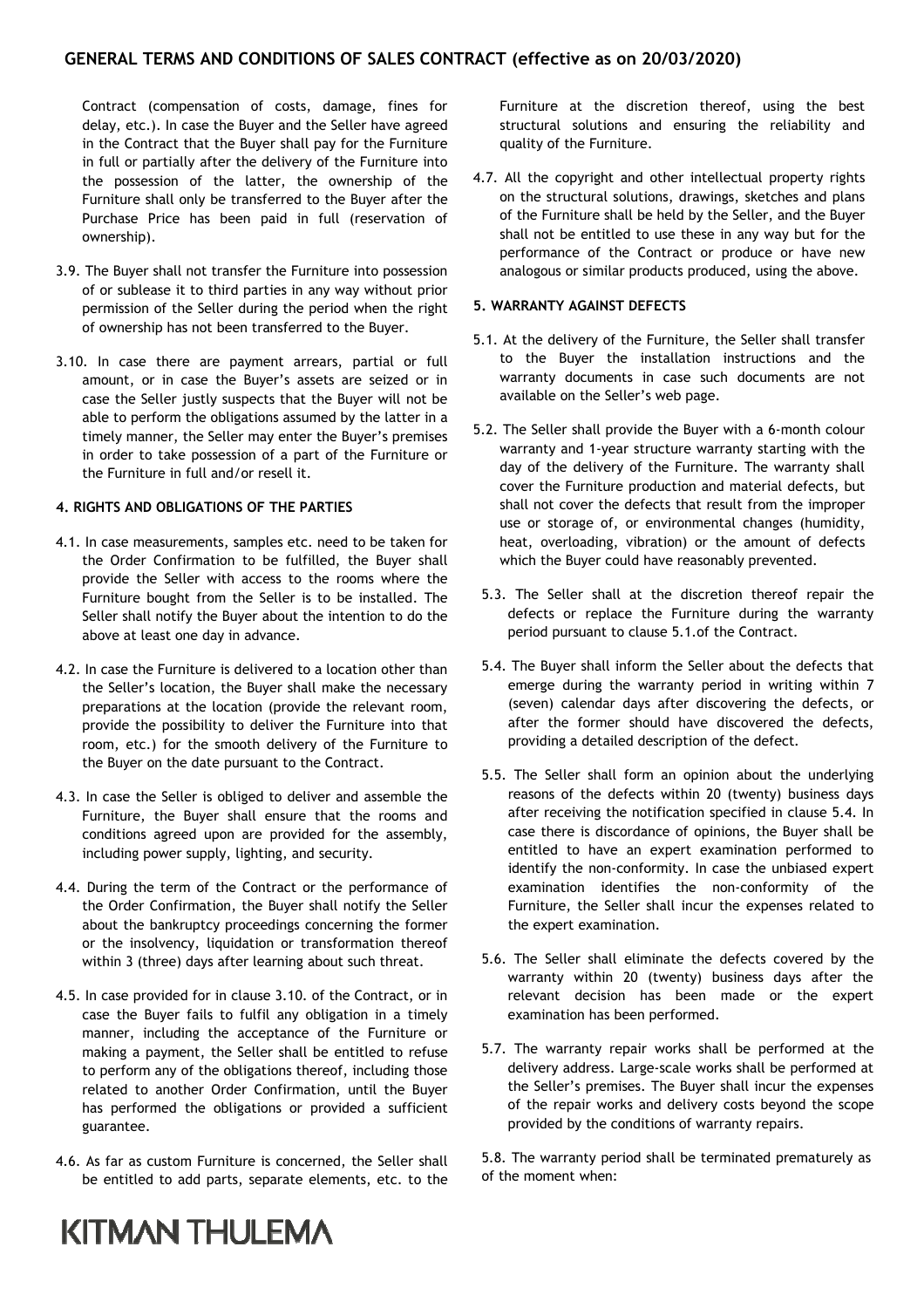- 5.8.1. the Furniture has been repaired without the Seller's approval of the repairs, in writing;
- 5.8.2. the structures of the Furniture have been altered or accessories and/or parts have been installed without the alterations having been co-ordinated with the Seller, in writing.
- 5.9. In case the Seller fails to perform the warranty obligations pursuant to the Contract regardless of the Buyer's second request thereof in writing, the Buyer shall be entitled to repair the defects that have emerged in the Furniture at the expense of the Seller. The Buyer shall inform the Seller of the intention to replace or repair the defective Furniture 5 (five) business days before doing so and forward the calculation of the reasonable estimated costs to the latter thus providing the Seller with an opportunity to eliminate the defect.

### 6. LIABILITY

- 6.1. In case the Seller fails to deliver the furniture at the agreed time and/or location, the Buyer shall be entitled to demand a contractual penalty in the amount of 0.15% of the proportion of the Purchase Price that corresponds to the undelivered proportion of the Furniture from the Seller for each day it is delayed until the Furniture has been delivered.
- 6.2. In case the Buyer fails to pay the amount due to the Seller pursuant to the Contract by the date specified by the Contract at the latest, the Buyer shall pay a fine for the delay to the Seller in the amount of 0.15% of the amount due for each day the payment is delayed. The fine for the delay shall not be calculated from any other payment, including prepayment.
- 6.3. In case the Buyer fails to accept the Furniture at the time specified in the Contract, the Buyer shall pay the Seller a contractual penalty in the amount of 0.15% of the Furniture price for each day there is a failure to accept.
- 6.4. In case the Buyer does not accept the Furniture, the Buyer shall pay a contractual penalty in the amount of 90% of the Purchase Price of the Furniture that was not accepted.
- 6.5. The Seller shall only be liable for a deliberate breach of Contract or a breach of Contract due to gross negligence.
- 6.6. The Seller shall not be liable for any expenses or losses incurred by the Buyer due to a delay in the delivery of the Furniture or the elimination of a defect or defects of the Furniture, including but not limited to, the claims filed against the Buyer by third parties.
- 6.7. In case of a violation of obligations pursuant to clause 4.7. of the Contract, the Seller shall be entitled to demand that the Buyer pay a contractual penalty in the amount of the Purchase Price of the furniture and

## **KITMAN THULEMA**

transfer the profit made as the result of the violation. In case the Buyer has produced other products or has had them produced by violating the above obligations, the Buyer shall pay a contractual penalty for each produced item.

- 6.8. Any claim for a contractual penalty pursuant to the Contract shall be filed within 4 (four) months after the moment the party has become aware of a particular violation at the latest.
- 6.9. The parties shall not be held liable for the improper performance of the Contract where the improper performance of the Contract results from force majeure circumstances. Inter alia, the parties shall regard the following as force majeure: legal acts and their alterations that render the performance of the Contract or a part there of impossible as well as export and import restrictions, the delay in delivering the Furniture due to the delay caused by the supplier and such circumstances that emerge after the Order Confirmation and obstruct the performance thereof and that the party could not have foreseen or prevented with sensible effort.
- 6.10 For the purposes of this Agreement and all obligations arising from this Agreement, the Parties agree that any non-performance of the Seller or any party related to the Seller, directly affecting the distribution chain of the Seller (including, but not limited to direct suppliers, rental labour), arising due to the Coronavirus (COVID-19) or any of other pandemic, which have similar effects to the performance of the Seller (hereinafter Negative Event), will release the Seller from the performance of its obligations until the effects of the Negative Event have lost its influence and Seller is able to continue the performance of its obligations. The Parties agree that such negative effects will include, but will not be limited to, any governmental bans and restrictions, including governmental ban and restrictions imposed in other countries of the European Union and European Economic Area or third countries or imposed by international ogranisations, embargos, bans on movement of goods or people, issues of performance in the supply chain or any other effect which is deriving either directly or indirectly from the Negative Event and affects the performance of obligations of the Seller.

### 7. TERM OF CONTRACT

- 7.1. The Contract shall be valid as of the moment it is published on the web page of the Seller as far as all Order Confirmations are concerned. The Contract shall remain valid until all the obligations pursuant to the Contract and the Order Confirmations are duly performed.
- 7.2. Either party may cancel the Order Confirmation, informing the other party thereof at least 2 (two) calendar months in advance and compensating for the